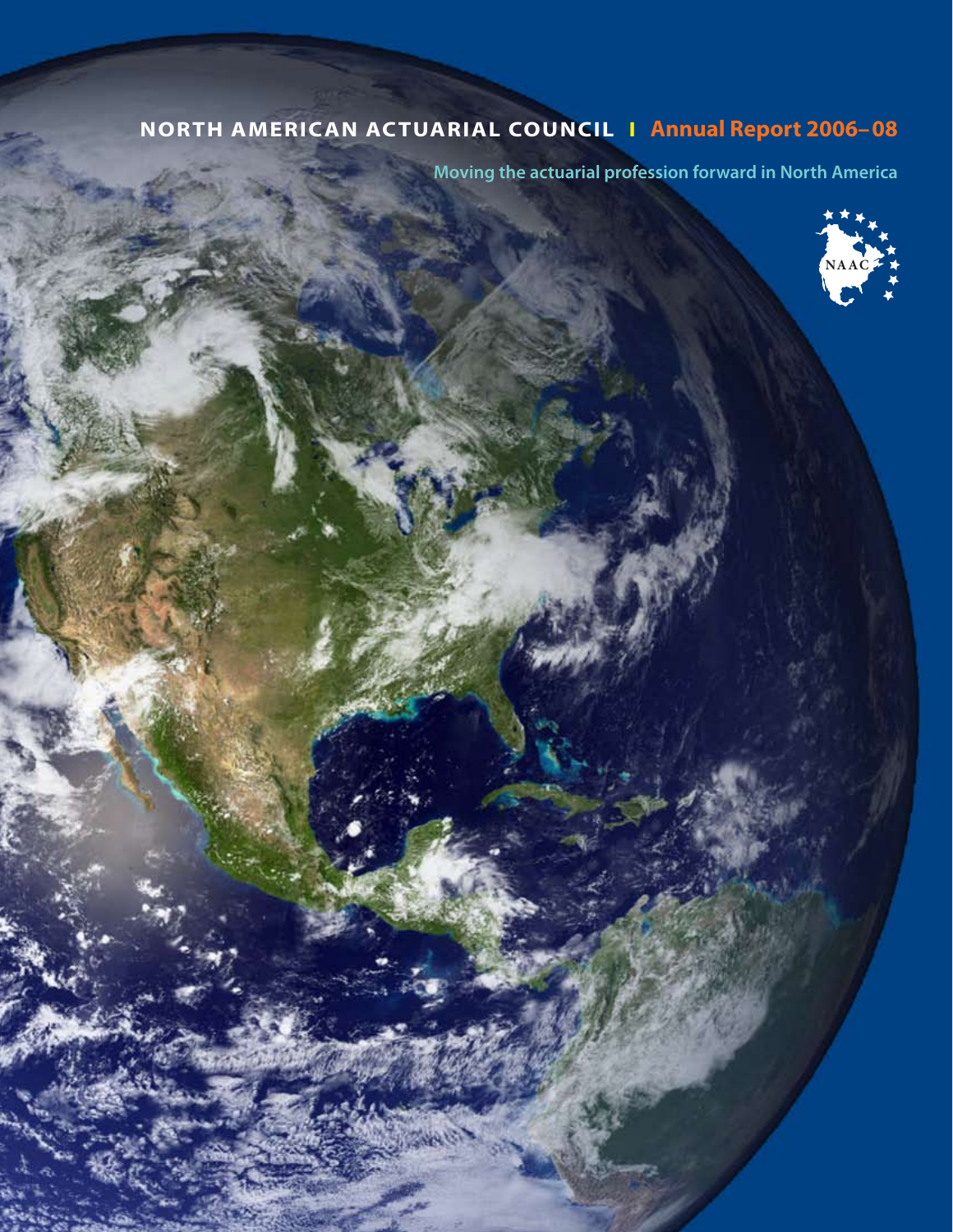# **TABLE OF CONTENTS**

# **What NAAC Does**

| 2006-2008 NAAC Accomplishments |                                                                 |
|--------------------------------|-----------------------------------------------------------------|
|                                |                                                                 |
|                                |                                                                 |
|                                |                                                                 |
|                                | Statement of Position on Practice Standards and Other Guidance6 |
|                                |                                                                 |
|                                |                                                                 |
|                                |                                                                 |
|                                |                                                                 |
|                                |                                                                 |
|                                |                                                                 |
|                                |                                                                 |
|                                |                                                                 |
|                                | Tri-Country Cross-Border Agreement on Discipline  11            |
|                                |                                                                 |
|                                |                                                                 |
|                                |                                                                 |
| <b>NAAC Members and Staff</b>  |                                                                 |
|                                |                                                                 |
|                                |                                                                 |
|                                |                                                                 |
| <b>Appendix</b>                |                                                                 |
|                                |                                                                 |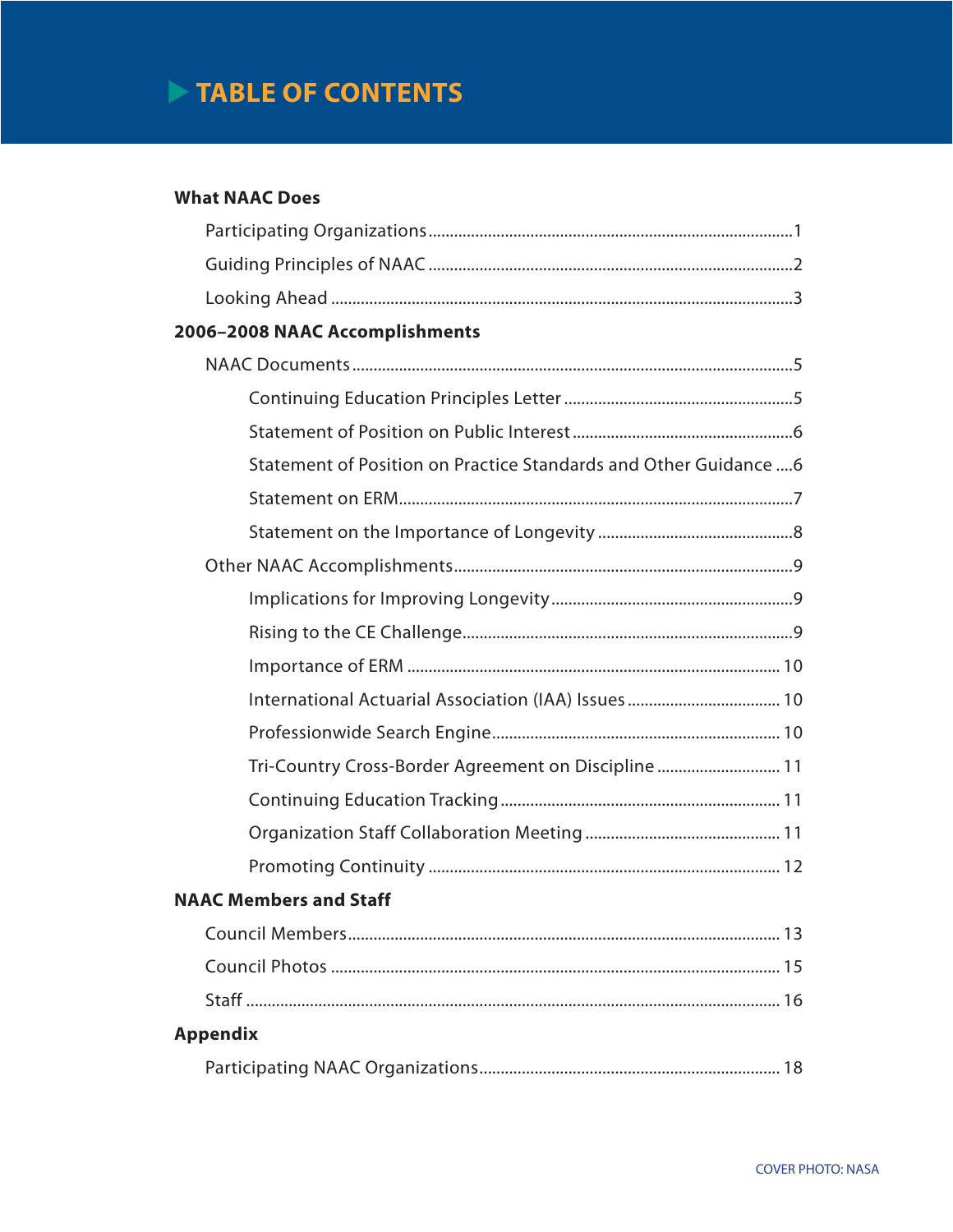# **What NAAC Does**

# **Participating Organizations**

The North American Actuarial Council (NAAC) brings together the nine national actuarial organizations on the North American continent:

- American Academy of Actuaries (Academy)
- n American Society of Pension Professionals and Actuaries (ASPPA)
- $\blacksquare$  Asociación Mexicana de Actuarios (AMA)
- $\blacksquare$  Canadian Institute of Actuaries (CIA)
- Asociación Mexicana de Actuarios Consultores (AMAC)
- Casualty Actuarial Society (CAS) (U.S.-based)
- Colegio Nacional de Actuarios (CONAC)
- Conference of Consulting Actuaries (CCA) (U.S.-based)
- Society of Actuaries (SOA) (U.S.-based)



"NAAC has always served a valuable role in building relationships among the leaders of the various North American associations. Over the past two years, however, we have developed into a tool for active collaboration that benefits the entire profession, and makes the combined organizations much more powerful."

– Bill Bluhm, *Academy President, 2008*

NAAC's primary purpose is to build solid and lasting bridges between the professional actuarial organizations of North America. It provides a forum to promote coordination, cooperation, and trust among the leadership of the participating organizations, who represent actuaries in Canada, Mexico, and the United States. In this spirit, NAAC members exchange and share information on significant current activities, discuss profession-wide issues (not necessarily involving all Participating Organizations) and, wherever possible, develop an action plan for addressing those issues.

For example, NAAC:

- Seeks to develop a coordinated vision of the future direction of the actuarial profession in North America.
- Discusses international issues from a North American perspective and, if appropriate, establishes joint positions and strategies for pursuing those positions outside of North America.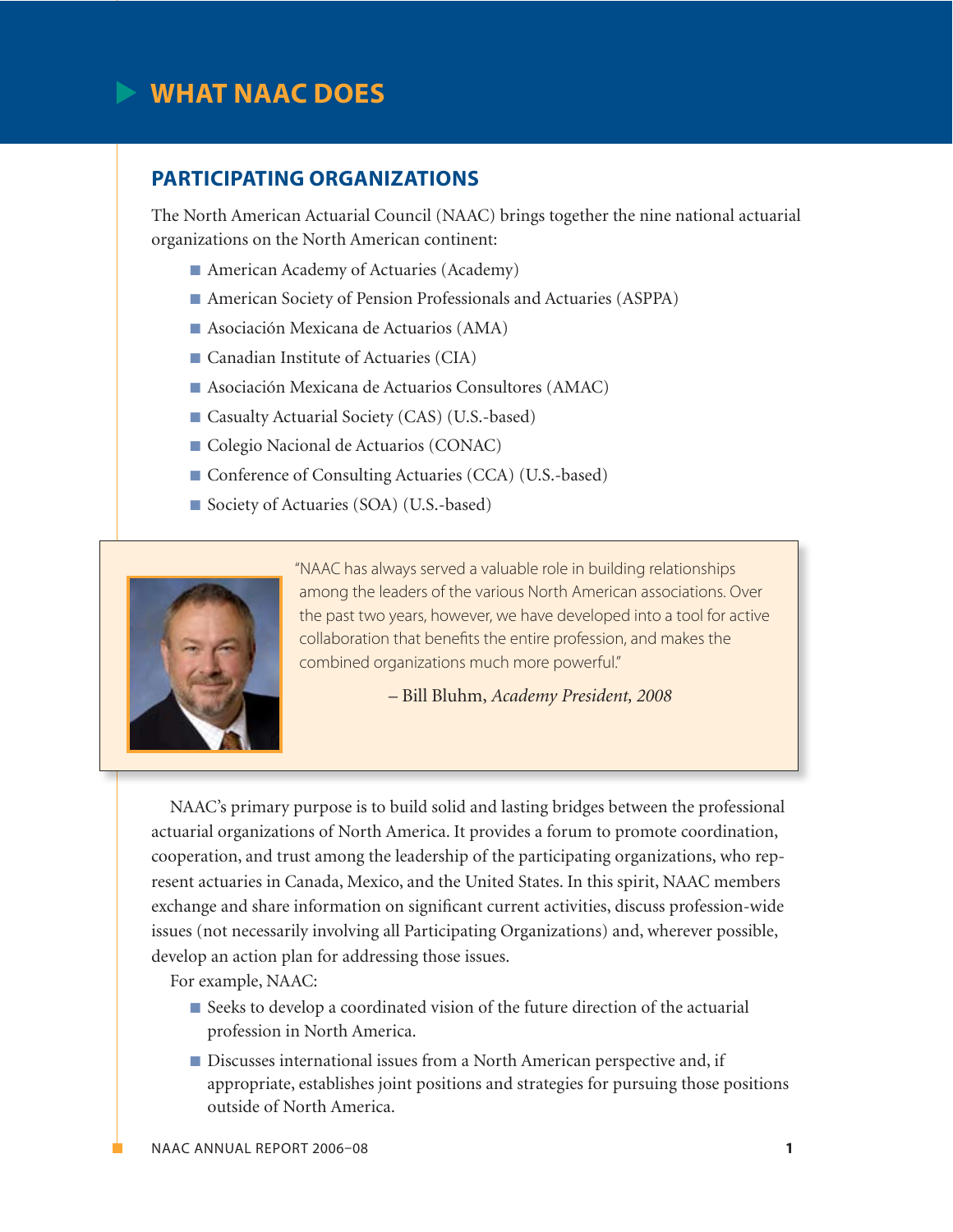- Serves as a forum to encourage the resolution of conflicts between two or more of the Participating Organizations.
- Works in a coordinated manner to address issues—where overlap of efforts exist—to make the most efficient use of the North American actuarial profession's resources.
- n Identifies and promotes forums, activities, contacts, and events that can broaden organizational communications among other leaders and members of the profession.



"A highlight of NAAC's accomplishments during my tenure was the issuance, in April 2007, of a statement on the paramount importance of exercising our actuarial responsibilities in the public's interest. Our profession's commitment to the public in today's rapidly changing world demands that we promote greater openness and accountability in business conduct. Encouraging transparency in business and government holds all parties accountable and builds the public's trust. Our profession was built on a foundation of integrity and upholding the public's interest. I am pleased that we have worked together to preserve this fundamental principle."

– Bruce D. Schobel, *SOA President, 2008*

# **Guiding Principles of NAAC**

Section 2 of the North American Actuarial Council Working Agreement provides the official description of NAAC's purpose. It is published in the NAAC Manual and is included in publications distributed by the Participating Organizations to their members.

The Participating Organizations jointly acknowledge that:

- $\blacksquare$  The operating environments in the three North American countries are very different,
- The Participating Organizations' members expect the organizations to leverage resources and take appropriate advantage of synergies, and
- $\blacksquare$  Increased information sharing and dialogue among the Participating Organizations has the potential to yield collective insights valuable to each organization.

Accordingly, the Participating Organizations define **NAAC's purpose** as follows:

1. NAAC is to be a catalyst for dialogue on key issues facing the North American actuarial profession.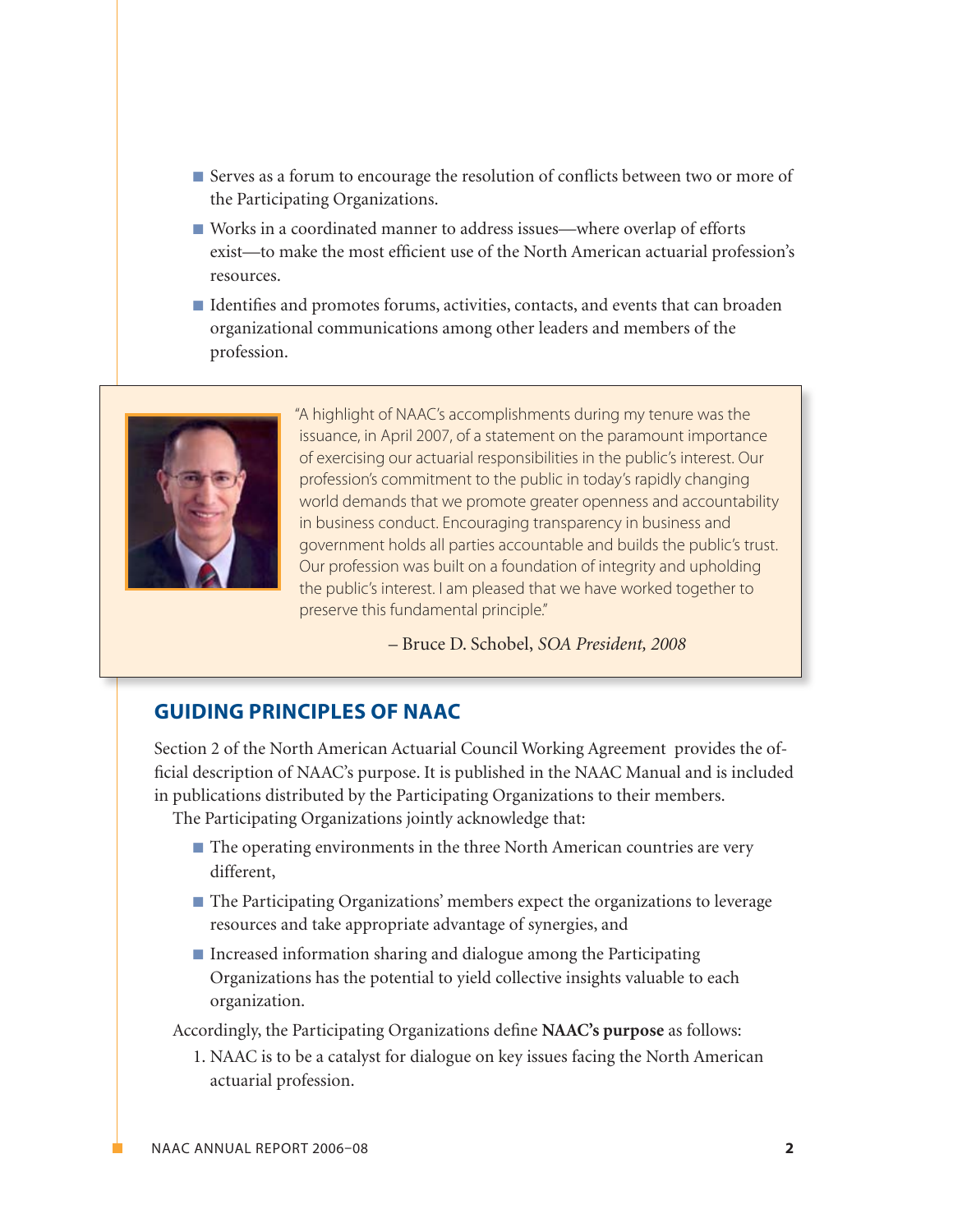- 2. NAAC is to be a facilitator of opportunities for leveraging of resources across organizations.
- 3. NAAC is to be a source of knowledge in identifying conditions, trends, assumptions, and key issues affecting the North American actuarial profession and benchmarking best practices among member organizations.
- 4. NAAC is to be a forum for information sharing on current and potential activities among the North American actuarial organizations.
- 5. NAAC is to be a forum where networking occurs and camaraderie is built among the leaders of the North American actuarial organizations.



"In 2007, we affirmed some very important common ground for the profession in North America—our commitment to serving the public good, our commitment to advancing the practice of actuarial science, and (much more specifically) our commitment to enterprise risk management as an important strategic emphasis for the entire North American actuarial profession. To be sure, each of the several North American actuarial associations can accomplish a lot on its own. But there is real power in this sort of alignment at the leadership level—setting the stage for far greater cooperation, coordination, and synergy-tapping."

– Tom Terry, *CCA President, 2007*

In fulfilling its purpose, NAAC shall abide by the following guiding principles:

- The conditions, cultures and perspectives of each individual country and their member organizations will be respected and valued.
- n The autonomy of each member organization to pursue its mission and purpose will be preserved.
- $\blacksquare$  The public interest will always be a primary consideration.
- The best interests of the profession will always be considered.

# **Looking Ahead**

In the years to come, NAAC shall serve as a forum for the exchange of ideas, common problems, and common solutions for the myriad issues facing the North American actuarial community.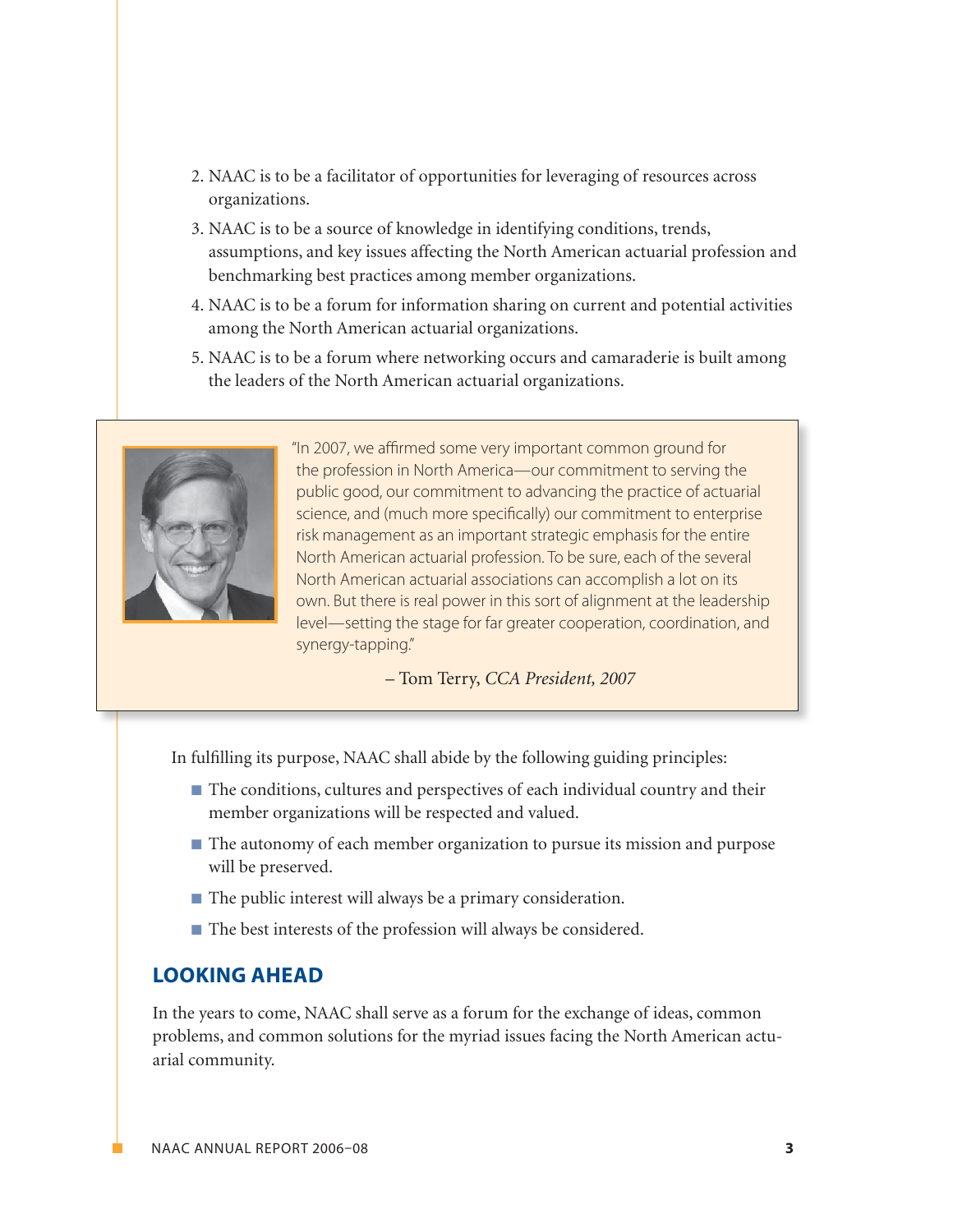

"In 2007 I think we really got our act together on assessing the growing influence of international issues and how they'll affect our professional lives. The North American actuarial profession is different from that in other parts of the world. As new international approaches, standards, and regulations come up, it's important for us to be able to see what fits in a North American context. NAAC allows us to do that together as a North American block. We have very high standards for quality in our practices; we need to ensure that these standards and our responsibility to our publics are fully protected.""

– Jim Murta, *CIA President, 2007*

NAAC is committed to fostering a climate for:

- Creating ongoing working relationships between the North American leaders of the profession.
- Developing a strategic plan for fostering inter-organizational cooperation and sharing of infrastructure and process.
- n Working toward developing consensus on positions on a variety of issues facing the profession, especially on continuing education, basic education, and professionalism.



"NAAC is a splendid, open forum where Mexican actuarial organizations, as I am sure Canadian and American, have benefited from sharing different points of view on mutual issues such as enterprise risk management, continuing education, and the importance of commitment to the public interest, among others. Our profession used some of the input to propose updates to our codes of conduct that, without doubt will strengthen our profession."

– Jesús Zúñiga San Martín, *AMA President, 2006–08*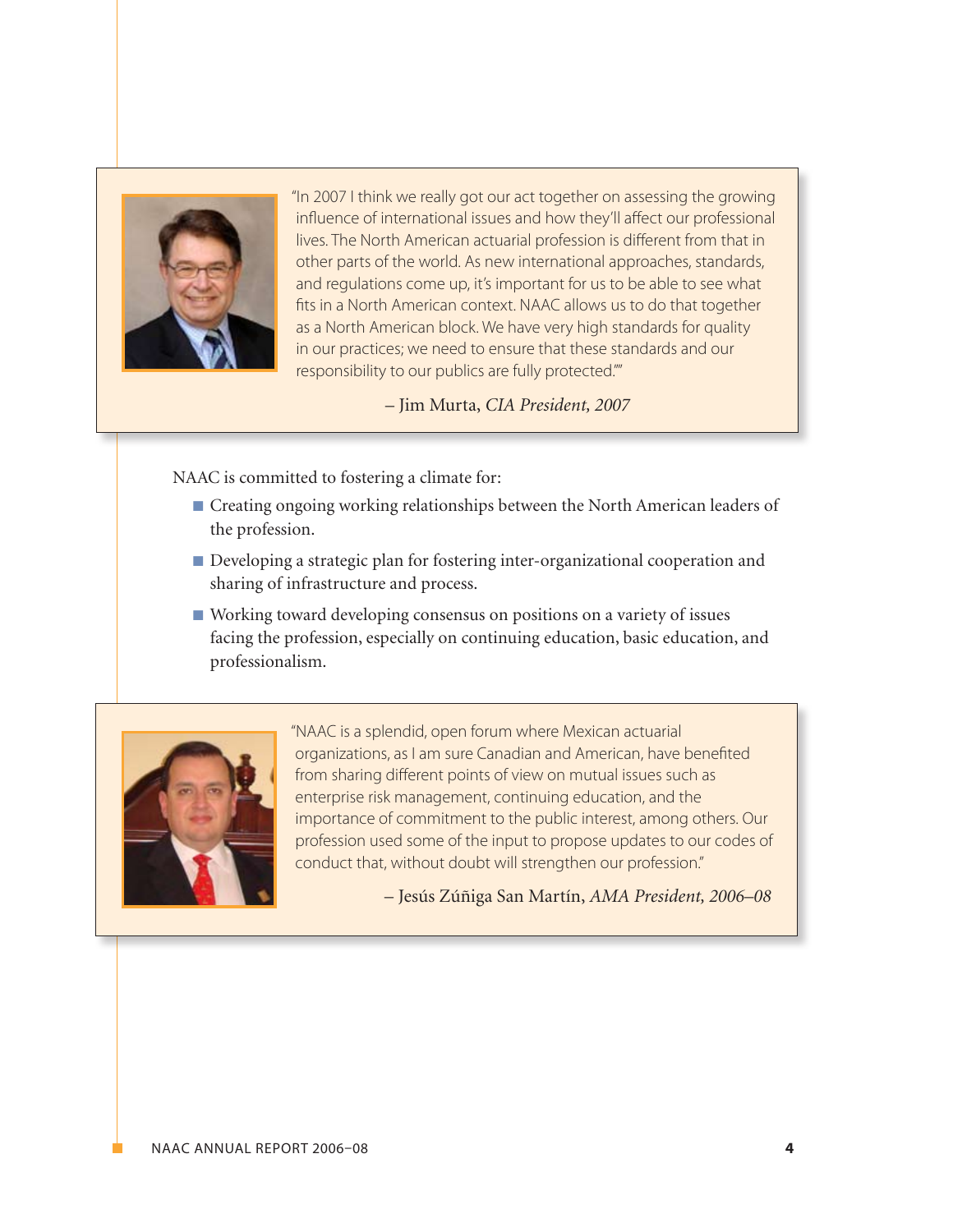# **NAAC Documents**

#### **Letter from U.S.-based Members of NAAC on the Topic of Continuing Education, 9/30/06**

In recognition of:

- The actuarial profession's commitment to the public, and
- The need to maintain technical skills and become knowledgeable in emerging fields of actuarial science to meet the public need,

The undersigned leaders of the U.S.-based actuarial associations acknowledge the importance of adopting a standard for continuing education for all practicing U.S. actuaries.

We believe that an effective continuing education program should embrace these principles:

- 1. Continuing education should be mandatory for all practicing U.S. actuaries.
- 2. The program should be robust … commensurate with the substantial technical and practical environment of today's practicing actuaries.
- 3. The program should include a professionalism component.
- 4. The minimum standard should be substantially the same for all U.S. actuaries, regardless of organizational affiliation.
- 5. The requirements should integrate well with the requirements for enrolled actuaries as defined by the Joint Board for the Enrollment of Actuaries.
- 6. The program should permit diverse forms of learning, including cost-effective means.
- 7. The program should be simple and, where appropriate, rely on the integrity of the actuary as a professional.

We appreciate the efforts of the Academy's Committee on Qualifications in developing, exposing, and gathering feedback on continuing education requirements. We endorse their process as the means of developing a program that will become the standard for all U.S. actuaries. The scope of our common commitment does not address implications associated with non-compliance, which will likely differ from association to association.

NAAC is the North American Actuarial Council composed of the presidents and presidents-elect of the various North American actuarial councils.

| F. W. Kilbourne   | Chris Stroud          | William F. Bluhm |
|-------------------|-----------------------|------------------|
| Thomas S. Terry   | <b>Edward Robbins</b> | Peter Perkins    |
| Kenneth F. Hohman | Robert M. Buerlein    | Chris Carlson    |
| Paul Braithwaite  | Bruce D. Schobel      |                  |
| Sal Tripodi       | Steven G. Lehmann     |                  |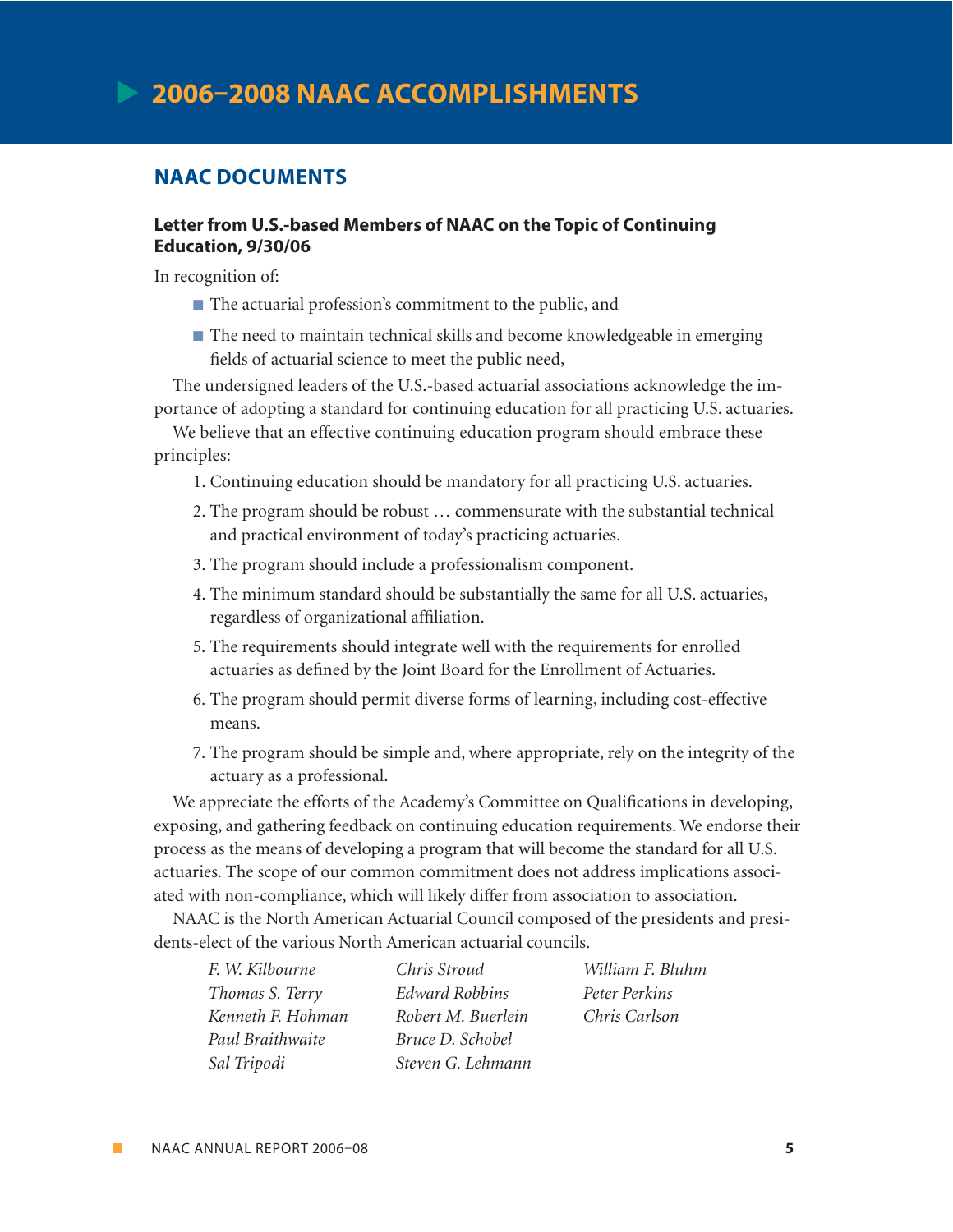# **Statement of Position from Members of NAAC on the Topic of Public Interest, 4/14/07**

In recognition of :

- $\blacksquare$  The actuarial profession's commitment to the public,
- n The demands brought upon us by the pace of change in the world around us, and
- $\blacksquare$  The growing opportunities that always accompany such change,

The undersigned leaders of the actuarial professional associations comprising NAAC acknowledge the paramount importance of acting in the public interest. It is important to identify, protect, and advance the public interest in the work of our profession—its organizations and its members.

NAAC (the North American Actuarial Council) is composed of the presidents and presidents-elect of the various North American actuarial professional associations.

| Thomas S. Terry       | James H. Murta          | José Luis Suárez       |
|-----------------------|-------------------------|------------------------|
| <b>Edward Robbins</b> | Bruce D. Schobel        | Francisco Morales      |
| Steven G. Lehmann     | William F. Bluhm        | Christopher S. Carlson |
| Normand Gendron       | Thomas Myers            | Christine Stroud       |
| Kenneth Hohman        | Jesús Zúñiga San Martín |                        |

## **NAAC Statement of Position on Practice Standards and Other Guidance, 7/14/07**

In recognition of:

- n The actuarial profession's commitment to identify, protect, and advance the public interest in the work of our profession,
- The importance of practice standards and other guidance to both our profession and the public, and
- The demands of a dynamic world on a dynamic profession,

The undersigned leaders of the actuarial professional associations comprising NAAC recognize that our profession must continually advance. Accordingly, in concert with the ever-evolving actuarial needs of the public, we are committed to:

- $\blacksquare$  Support continual improvement of actuarial practice,
- n Assess and proactively identify where practice standards and other guidance should be advanced, and
- Communicate to the profession and the public how advances in practice standards and other guidance are in the public interest.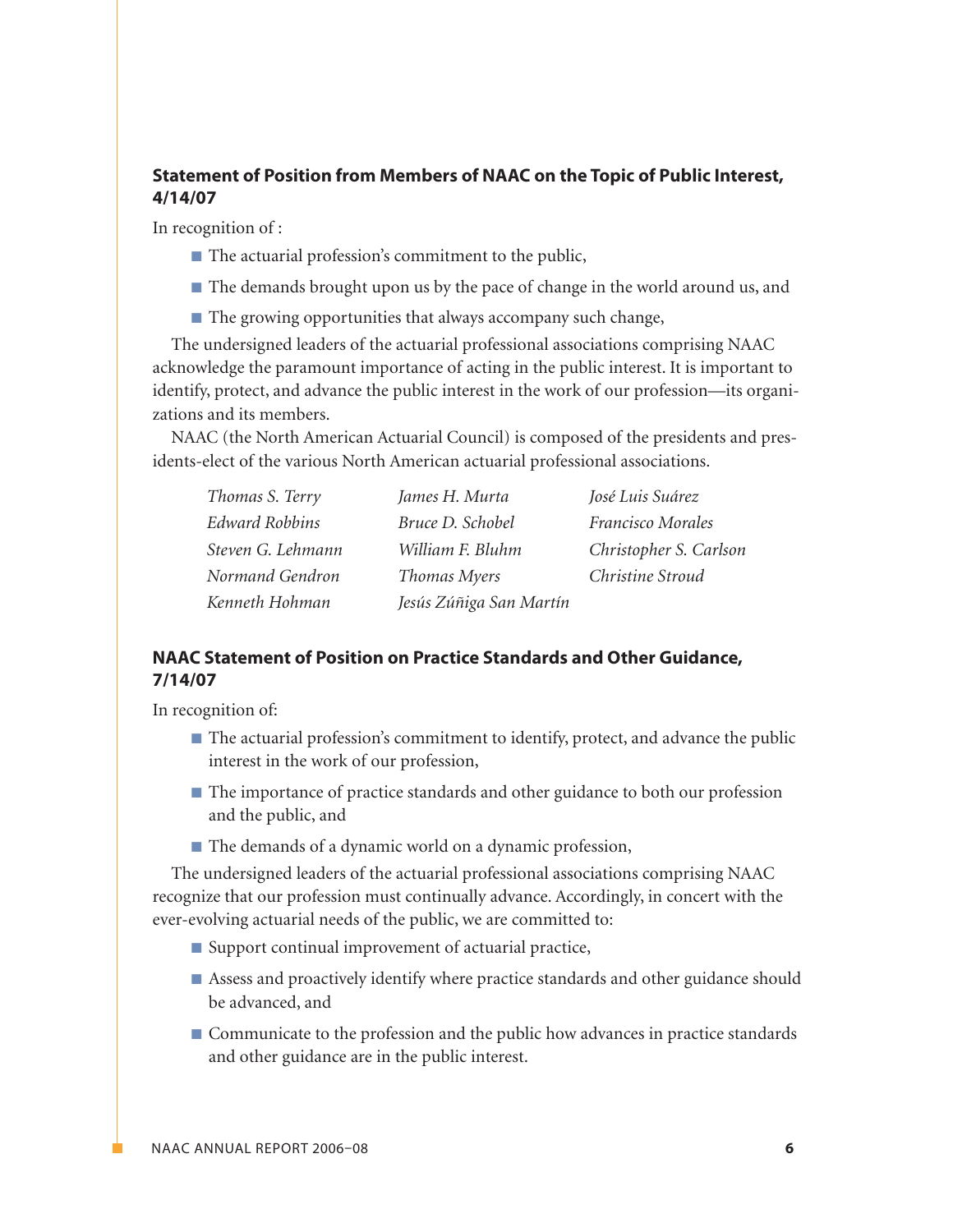NAAC (the North American Actuarial Council) is composed of the presidents and presidents-elect of the various North American actuarial professional associations.

| Thomas S. Terry         | William F. Bluhm       | Th              |
|-------------------------|------------------------|-----------------|
| Christine Stroud        | Normand Gendron        | Oŀ              |
| Jesús Zúñiga San Martín | Christopher S. Carlson | Br <sub>i</sub> |
| Michael Hale            | James Murta            | Ed              |
| Kenneth Hohman          | Sal Tripodi            |                 |
| Steven G. Lehmann       | Francisco Morales      |                 |

*Thomas Myers Olivia Sánchez Bruce D. Schobel Edward Robbins*

#### **NAAC Statement of Support for Enterprise Risk Management Practice Advancement, 10/6/07**

We, the undersigned leaders of the actuarial associations comprising NAAC, recognize that:

- Actuarial techniques are essential components of enterprise risk management.
- **n** Cooperative efforts among actuarial associations on underlying education along with research and development are essential to the advancement of this practice.
- n The training and development of new actuaries in this practice is critical.
- $\blacksquare$  The education of existing actuaries is valuable and necessary for practice advancement.

We applaud the pioneering work of the Joint (CAS, CIA and SOA) Risk Management Section. We commit to support its comprehensive agenda, including:

- Creation of outreach initiatives
- **n** Cross-border participation
- Transportable seminars
- Inclusion of all traditional practice areas, such as employee benefits and health
- Expansion into industries beyond the borders of insurance and financial services
- **n** Development of practice guidance

NAAC (the North American Actuarial Council) is composed of the presidents and presidents-elect of the various North American actuarial professional associations.

| Bruce Schobel           | <b>Edward Robbins</b>   | Cecil Bykerk    |
|-------------------------|-------------------------|-----------------|
| Thomas Myers            | Christopher Carlson     | John Kollar     |
| Chris Stroud            | Sal Tripodi             | Stephen Dobrow  |
| Thomas Terry            | Kenneth Hohman          | Lance Weiss     |
| William Bluhm           | Steven Lehmann          | Armando Orta    |
| Jesús Zúñiga San Martín | José Luis Lobera Topete |                 |
| James Murta             | Mike Hale               | October 6, 2007 |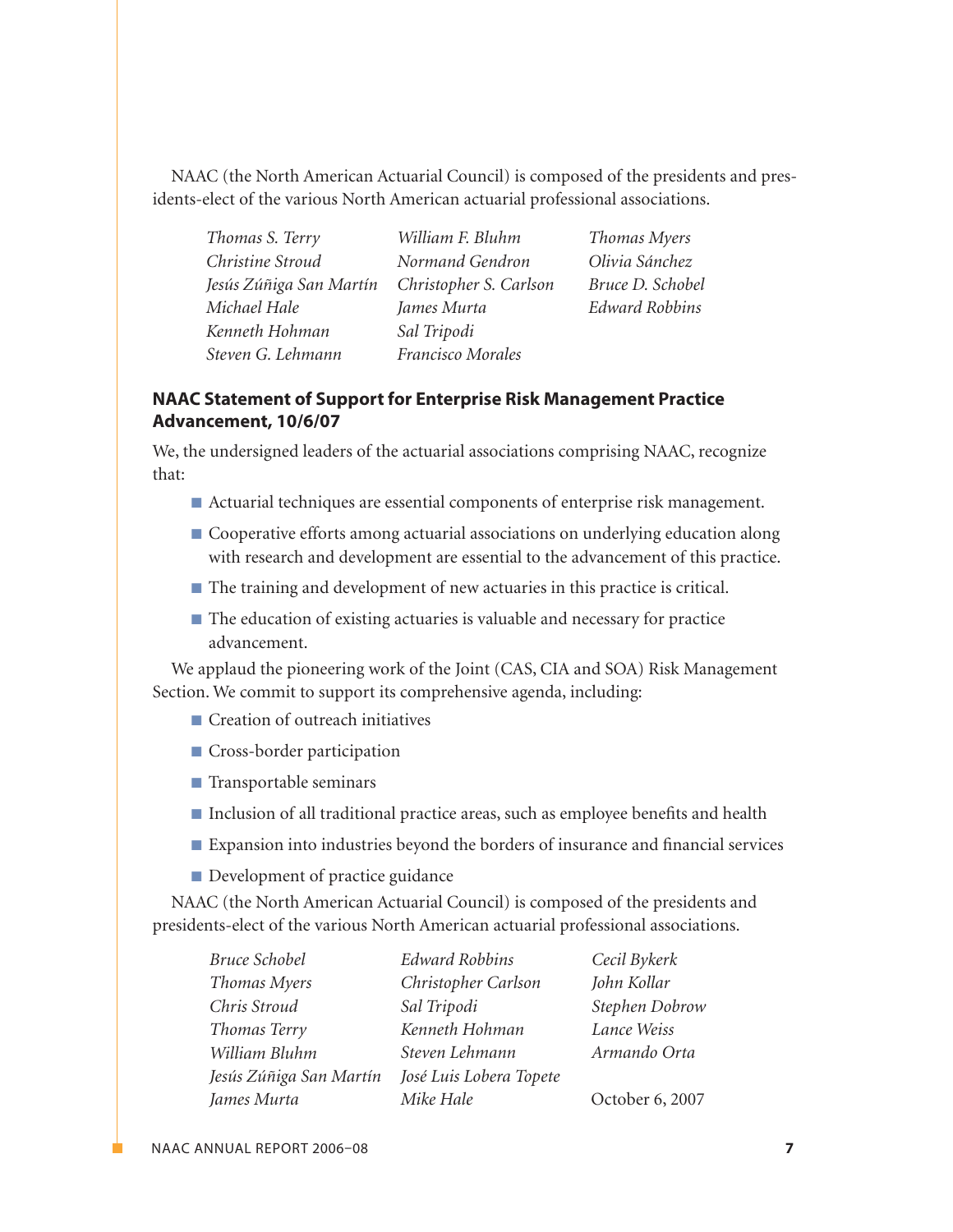

"During 2007, NAAC continued to provide the organizations with opportunities to share experiences, particularly on issues of education and professionalism, that could help to strength the North American actuarial profession."

– Tom Myers, *CAS President, 2007*

## **NAAC Statement on the Importance of Longevity as a Public Policy Issue, 2/16/08**

We, the undersigned leaders of the actuarial profession belonging to NAAC, recognize that:

- Human life expectancy has been increasing since records have been kept.
- The financial condition of retirement, health and many other financial-security and protection arrangements is affected by increasing longevity; this encompasses all actuarial practice areas.
- Failure to adapt these arrangements to increasing longevity imperils their longterm viability.

Actuaries have been in the forefront of longevity research for well over a century. No other profession is so closely identified with this topic. Actuarial concerns about the implications of failure to adapt need to be communicated to policymakers so that they can appropriately respond to long-term trends.

Accordingly, we will seek to educate our members, policymakers, and the general public as to the implications of increasing longevity in order to move it into the forefront of public policy discourse. We ask the American Academy of Actuaries to facilitate this effort within the U.S. and coordinate with the Canadian Institute of Actuaries and Colegio Nacional de Actuarios, A.C.

NAAC (the North American Actuarial Council) is composed of the presidents and presidents-elect of the various North American actuarial professional associations.

*William F. Bluhm James Murta John P. Parks Lance J. Weiss Cecil Bykerk*

*Sal Tripodi Jesús Zúñiga San Martín John Kollar Michael Hale José Luis Lobera Topete*

*Kenneth Hohman Bruce Schobel Stephen Dobrow Francisco Morales*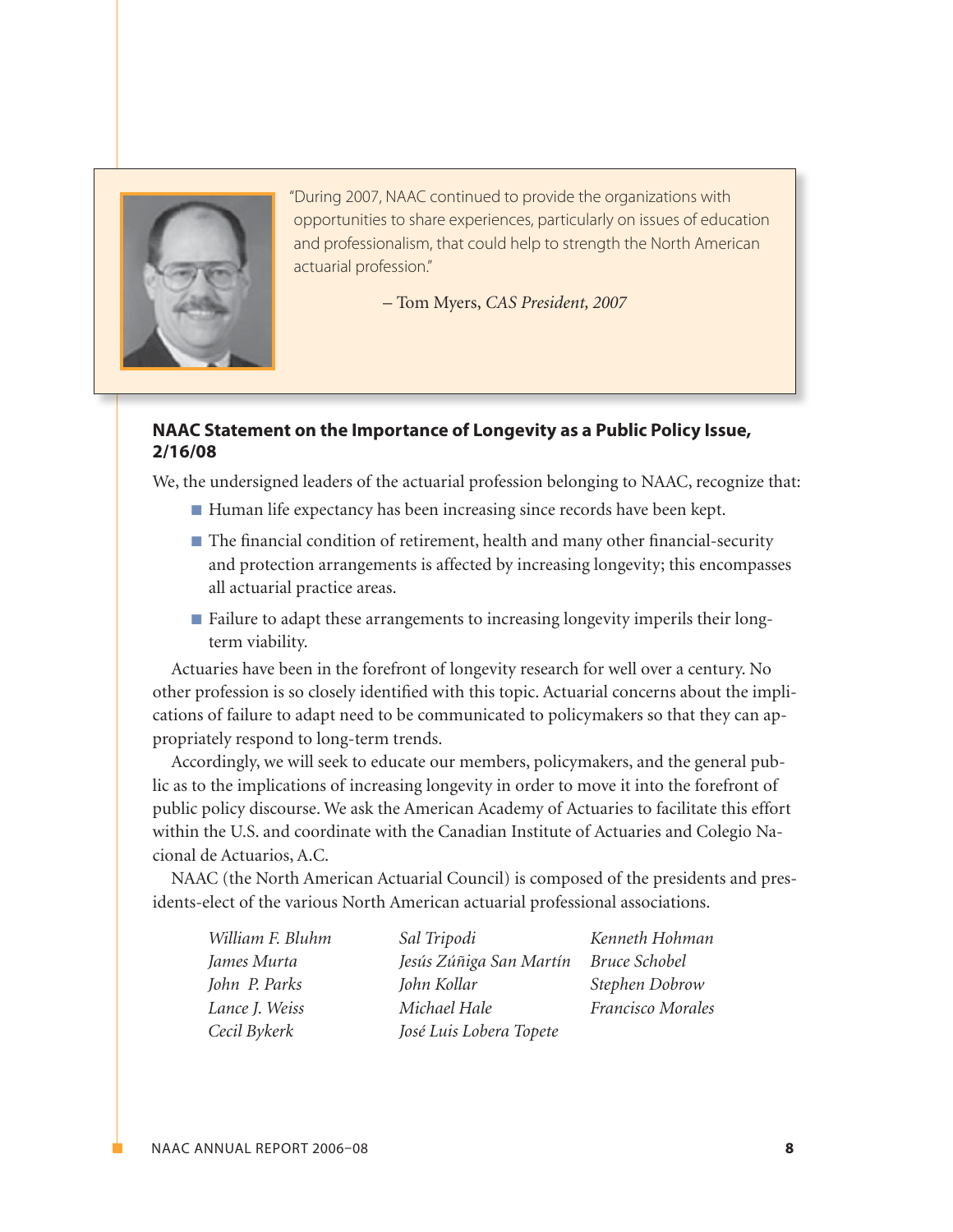# **Other NAAC Accomplishments**

# **Implications for Improving Longevity**

NAAC members agreed that the key public policy issue facing all the North American organizations is increasing longevity. Failure to adapt to the financial consequences of increasing human life expectancy will endanger the long-term viability of retirement, health, and other financial-security and protection arrangements. Actuaries' expertise in the area of longevity perfectly positions them to assist public policymakers in responding to these long-term trends.

# **Rising to the CE Challenge**

Following discussion of Canadian continuing professional development (CPD) requirements and the need for them, the U.S.-based NAAC members agreed on a letter setting forth the following CE principles:

- A. Continuing education should be mandatory for all practicing U.S. actuaries.
- B. The program should be robust; commensurate with the substantial technical and practical environment of today's practicing actuaries.
- C. The program should include a professionalism component.
- D. The minimum standards should be substantially the same for all U.S. actuaries, regardless of organizational affiliation.
- E. The requirements should integrate well with the requirements for enrolled actuaries as defined by the Joint Board for the Enrollment of Actuaries.
- F. The program should permit diverse forms of learning, including cost-effective means.
- G. The program should be simple and, where appropriate, rely on the integrity of the actuary as a professional.

Consequences of non-compliance will be left to the individual organizations.



"The primary benefits of NAAC are the building of relationships and opening up of channels of communication between the participating organizations. I think NAAC's Statement of Support for Enterprise Risk Management Practice Advancement will turn out to be the most meaningful achievement of 2008, creating important new opportunities for our members both nationally and internationally."

– Mike Hale, *CIA President, 2008*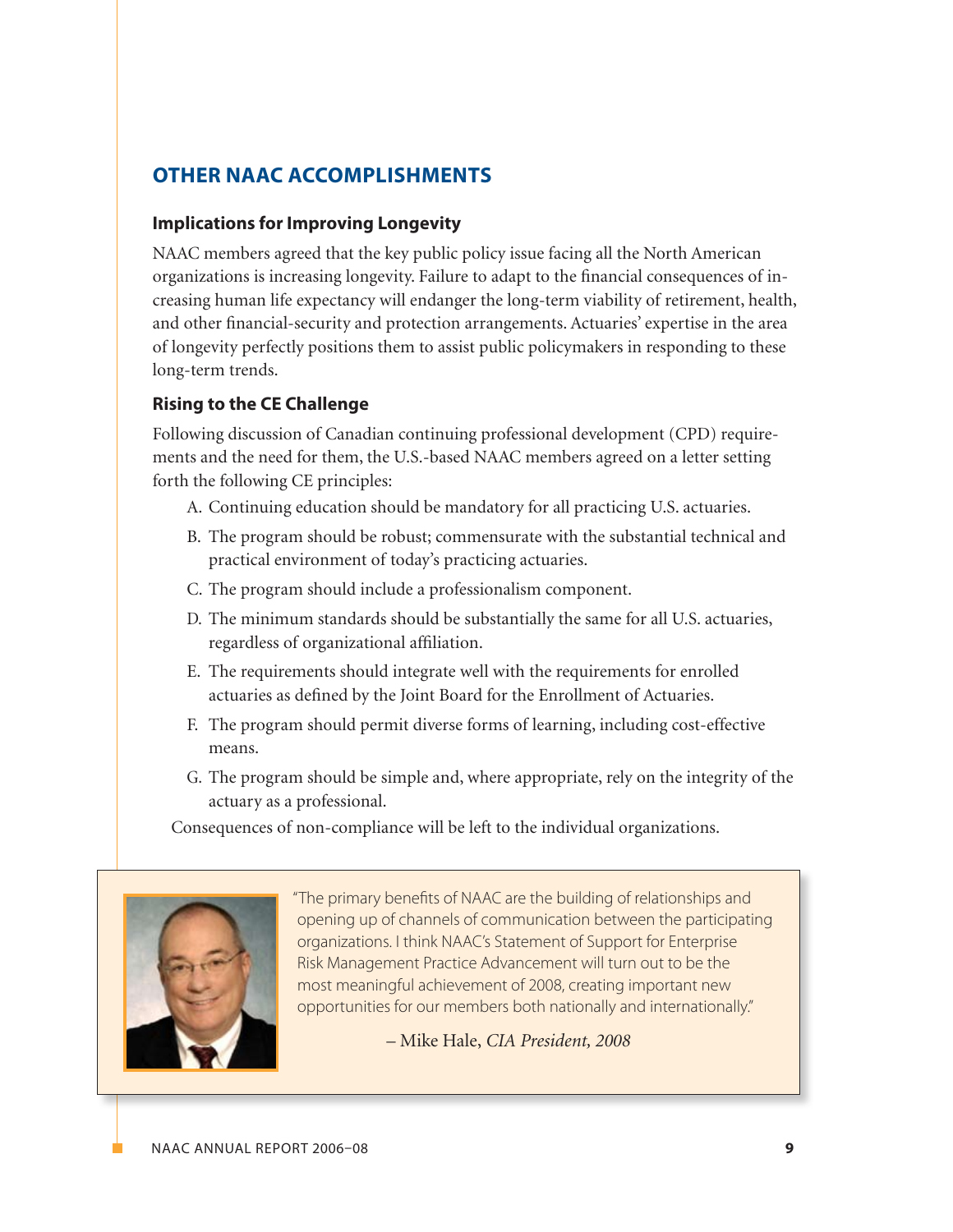#### **Importance of ERM**

NAAC agreed on its Statement of Support for ERM Practice Advancement. More specifically, they agreed to work on "Twenty Questions" that actuaries should have ready to use with a chief risk officer, and are considering developing or outlining easily transportable seminar sessions to help seasoned actuaries understand ERM and explore how to develop contacts for ERM outside the financial services industry.

#### **International Actuarial Association (IAA) Issues**

NAAC members agreed that the North American organizations ought to participate more, and lead more, in IAA matters. All agreed that NAAC needed a summary of information on issues of importance to the IAA to discuss in advance of IAA meetings.

Members of NAAC also expressed support for the initiatives to reinforce the principle of subsidiarity. NAAC supported a CUSP motion that explicitly stated that the subsidiarity principle in Article 8 of the IAA Statutes applies to IAA sections; a second motion proposed that the IAA president convene a special task force to amend the IAA Internal Regulations to address the authority and accountability of the IAA sections.

CUSP, or the Council of U.S. Presidents, meets separately from NAAC but is concerned with many of the same issues. CUSP has, in fact, taken on many topics that NAAC used to address. In addition to defining U.S. interests in the IAA, CUSP also drafted and disseminated a response to the CRUSAP report and is looking into how the costs of shared activities might be shared among the participating organizations.



"I think one of the most important things NAAC did in 2007 was agree to issue public statements on important topics. As leaders, we often must "wear the hats" of our specific organizations, so it is incredibly powerful when all of the leaders of the North American actuarial organizations can speak with one voice on a specific topic. The impact of that unified voice can be far-reaching and shows the actuarial community and the public our commitment to serving the needs of the public."

– Chris Stroud, *ASPPA President, 2007*

#### **Professionwide Search Engine**

The Mexican organizations collaborated on developing a comprehensive search engine that will retrieve documents on a requested topic from all the NAAC members' websites.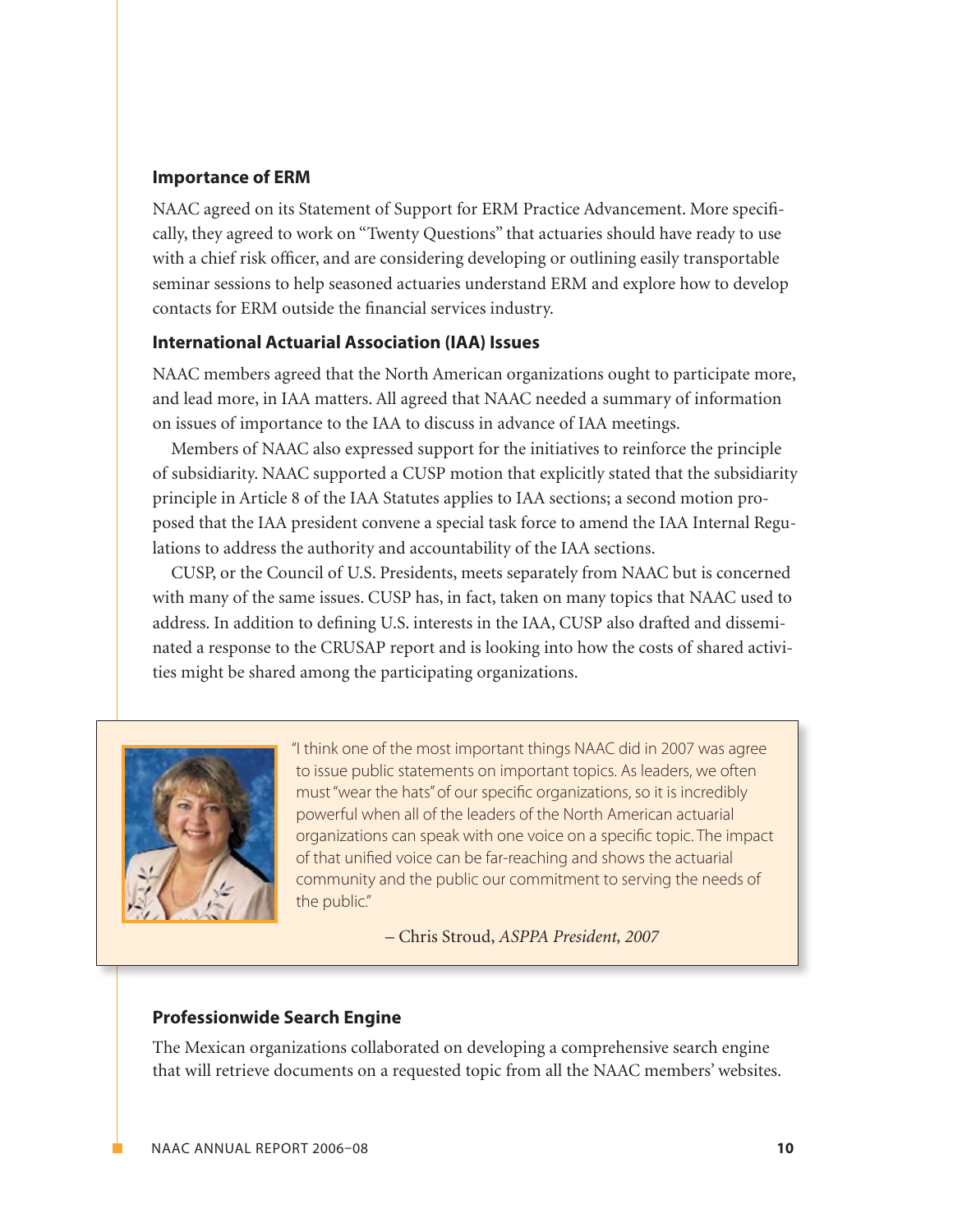#### **Tri-Country Cross-Border Agreement on Discipline**

The Mexican organizations also proposed a tri-country cross-border discipline agreement among Canada, Mexico, and the United States. The Mexican organizations stated that items to be considered in any proposed cross-border agreement would include the code of conduct applicable to actuaries; finality of determinations; and applicable laws in Mexico, the U.S. and Canada. In Mexico, these laws include insurance products registration, insurance companies' reserve valuation and adequacy testing, dynamic solvency projections, and employee benefits valuations.



"A testament to the utility and strategic soundness of the NAAC working agreement is that the participating organizations have successfully operated under its framework to further cooperation and mutual respect among themselves. For example, NAAC has issued a number of statements of position, signed by the participating organizations, including statements on enterprise risk management practice advancement, furthering the public interest, and the importance of longevity issues. NAAC also has moved more strategically in sharing opinions on international issues affecting the actuarial profession and in coordinating where possible in preparation for IAA meetings."

– Sal Tripodi, *ASPPA President, 2008*

## **Continuing Education Tracking**

NAAC formed a steering committee composed of the associations' presidents-elect to discuss a plan to coordinate CE tracking among interested organizations.

#### **Organization Staff Collaboration Meeting**

NAAC members recommended that staff from all the actuarial organizations, primarily people who report to the executive directors, meet annually. The executive directors were tasked with identifying an appropriate date to hold such an event in Washington D.C. The expectation was that about 25 staff members from various organizations would meet to discuss how to share work such as event planning. The presidents of each organization attend this meeting as well. The first such meeting took place in January 2008; a second took place in August 2008.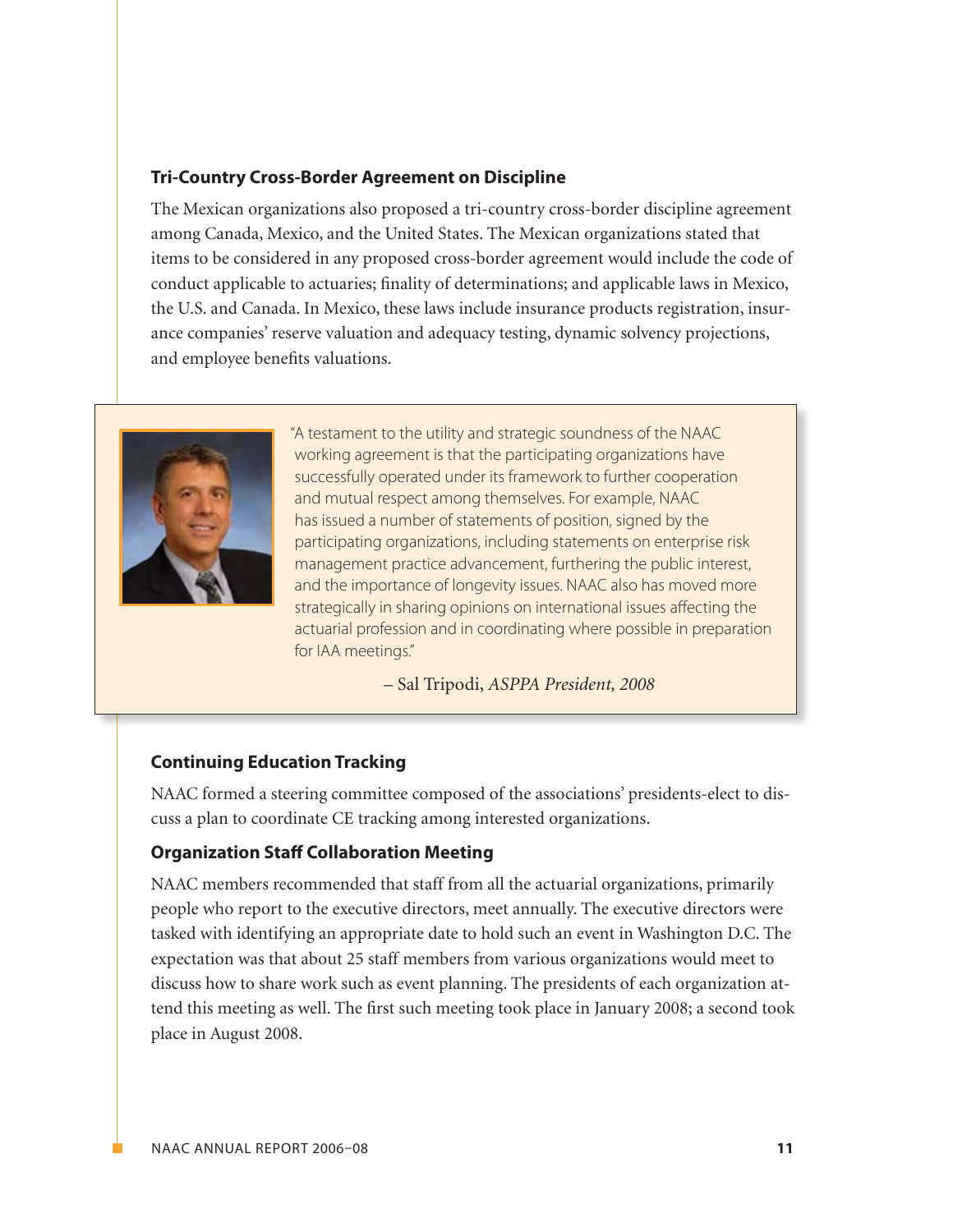

"In my opinion, NAAC was made more efficient by the formation of the Council of U.S. Presidents (CUSP). This served to vastly improve the coordination of U.S. actuarial positions in front of the international actuarial community."

– Ed Robbins, *SOA President, 2007*

## **Promoting Continuity**

NAAC established a recurring annual calendar for orienting new NAAC members and maintaining momentum from year to year. Outgoing presidents provide an overview of NAAC issues both accomplished and ongoing. The orientation focuses on issues rather than structure and is outlined in the NAAC manual.

In addition, the NAAC Manual, posted on the organization's SharePoint site and updated as needed, and an annual report elucidating NAAC's accomplishments, help to create continuity.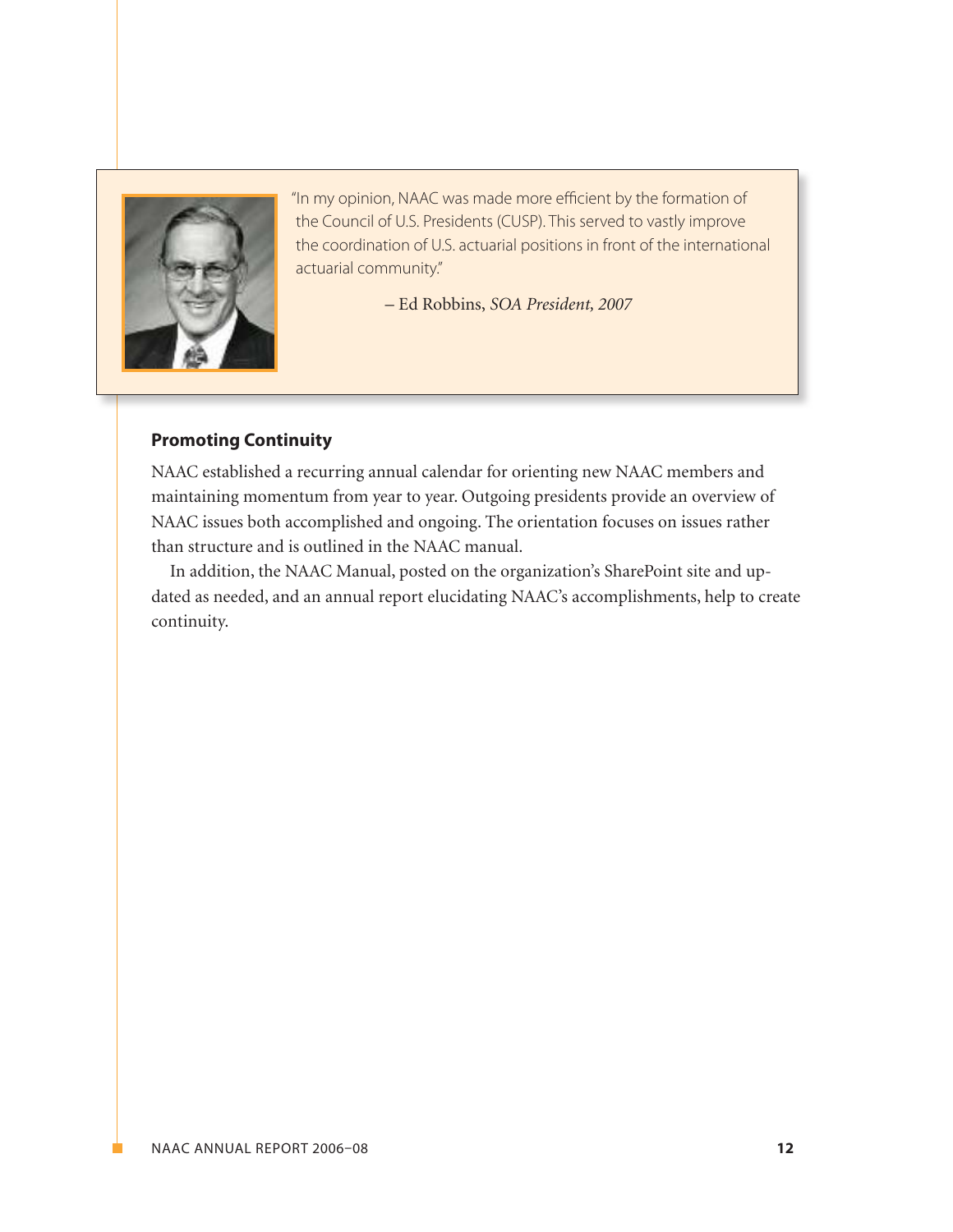# **NAAC Members and Staff**

The North American Actuarial Council is composed of up to two officers of each Participating Organization. One of the two officers is the president of the Participating Organization, and the other is usually the president-elect, although an organization can appoint another officer it considers more appropriate.

# **Council Members**

#### **2006-2007 NAAC**

#### **Academy**

- **n** President Steven Lehmann
- President-Elect William Bluhm

#### **ASPPA**

- President Christine Stroud
- n President-Elect Sal Tripodi

#### **AMA**

- President Jesús Zúñiga San Martín
- n Vice President Norma Alicia Rosas Rodriguez

#### **AMAC**

- **n** President Francisco Morales
- Armando Raúl Orta

#### **CIA**

- **n** President Normand Gendron
- President-Elect James Murta

#### **CAS**

- **n** President Thomas Myers
- n President-Elect Christopher Carlson

#### **CONAC**

- n President José Luis Suárez Vázquez
- Vice President José Luis Lobera Topete

#### **Conference**

- **n** President Thomas Terry
- President-Elect Kenneth Hohman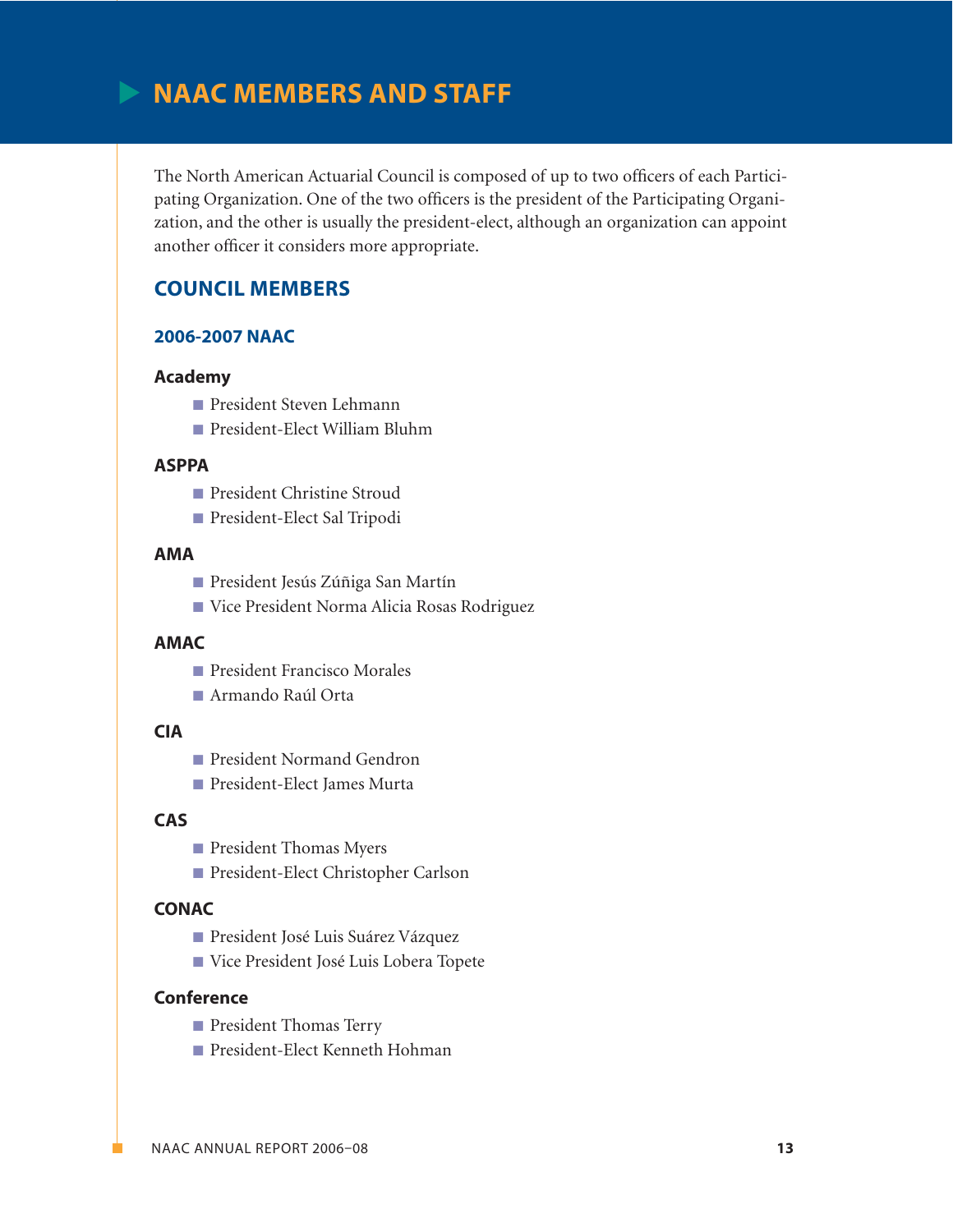#### **SOA**

- President Edward Robbins
- President-Elect Bruce Schobel

#### **2007-2008 NAAC**

#### **Academy**

- President William Bluhm
- President-Elect John Parks

#### **ASPPA**

- n President Sal Tripodi
- **n** President-Elect Stephen Dobrow

#### **AMA**

- n President Jesús Zúñiga San Martín
- n Vice President Norma Alicia Rosas Rodriguez

#### **AMAC**

- Presidente José Muriel Delsordo
- Vice President Francisco Morales Castro

#### **CIA**

- n President James Murta
- President-Elect Mike Hale

#### **CAS**

- n President Christopher Carlson
- President-Elect John Kollar

#### **CONAC**

- **n** President José Luis Suárez Vázquez
- n Vice President José Luis Lobera Topete

#### **Conference**

- President Kenneth Hohman
- President-Elect Lance Weiss

#### **SOA**

- n President Bruce Schobel
- n President-Elect Cecil Bykerk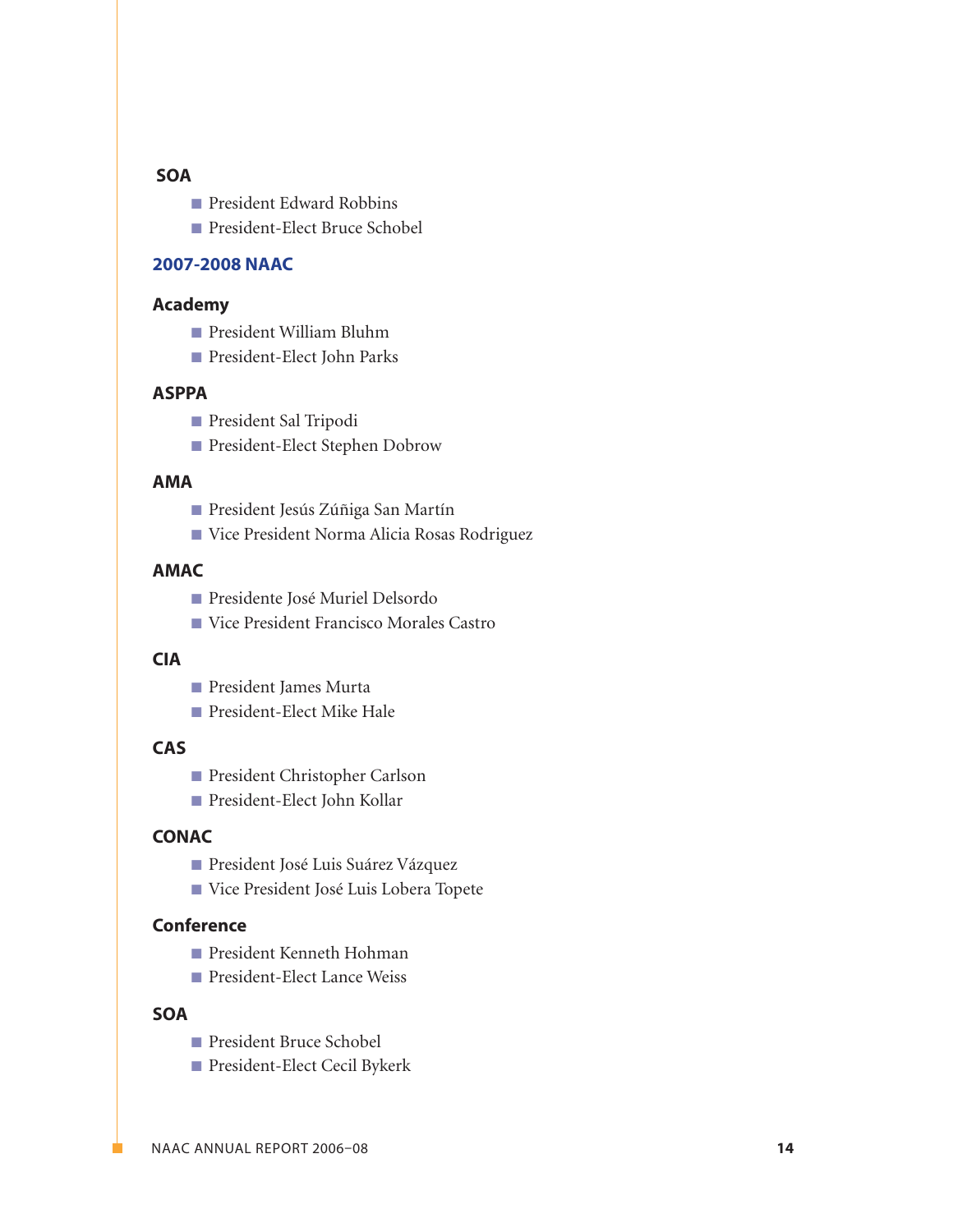# **Council Photos**



**Steven Lehmann** Academy *President 2007*



**Bill Bluhm** Academy *President 2008*



**John Parks** Academy *President-Elect 2008*



**Christine Stroud** ASPPA *President 2007*



**Sal Tripodi** ASPPA *President 2008*



**Stephen Dobrow** ASPPA *President-Elect 2008*



**James Murta** *President 2007*

*CIA*



**Mike Hale** CIA *President 2008*



**Thomas Myers** CAS *President 2007*



**Christopher Carlson** CAS *President 2008*



**John Kollar** CAS *President-Elect 2008*



**Thomas Terry CCA** *President 2007*



**Ken Hohman CCA** *President 2008*



**Lance Weiss CCA** *President-Elect 2008*



**Ed Robbins** SOA *President 2007*



**Bruce Schobel** SOA *President 2008*



**Cecil Bykerk** SOA *President-Elect 2008*



**José Luis Lobera Topete** *CONAC Vice President 2007*



**Jesús Zúñiga San Martín** *AMA President 2006–2008*



**Norma Alicia Rosas Rodriguez** *AMA Vice President 2007*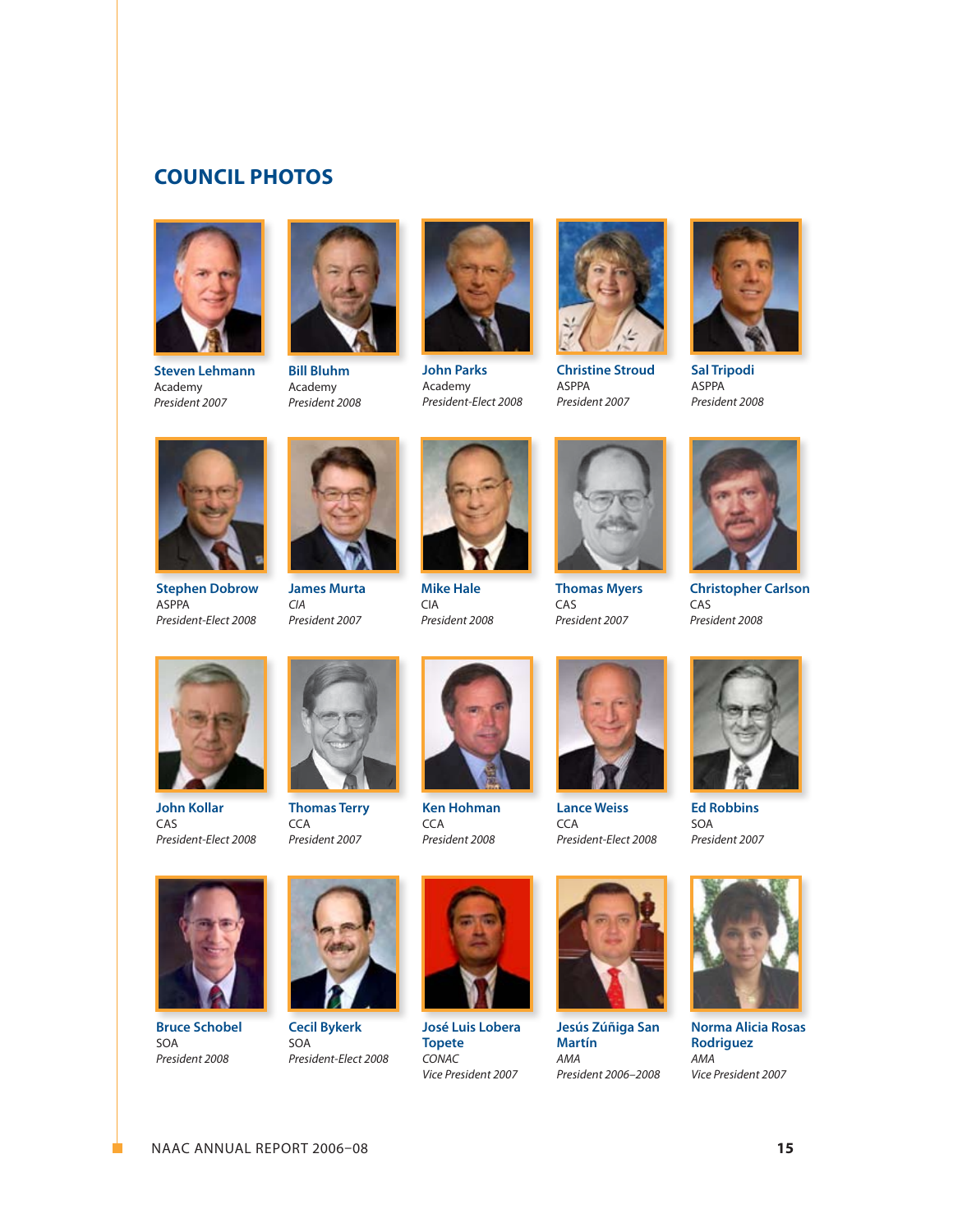# **STAFF**

The executive directors of the Participating Organizations attend and participate in NAAC meetings, but are not members of NAAC and do not vote.

# **Chief Staff Officers**





**Grace Hinchman** Academy









CIA





**Cynthia Ziegler** CAS





**Greg Heidrich** SOA

American Academy of Actuaries Grace Hinchman

American Society of Pension Professionals and Actuaries Brian Graff

Canadian Institute of Actuaries Daniel Lapointe

Casualty Actuarial Society Cynthia Ziegler

Conference of Consulting Actuaries Rita DeGraaf

Society of Actuaries Greg Heidrich

NAAC ANNUAL Report 2006–08 **16**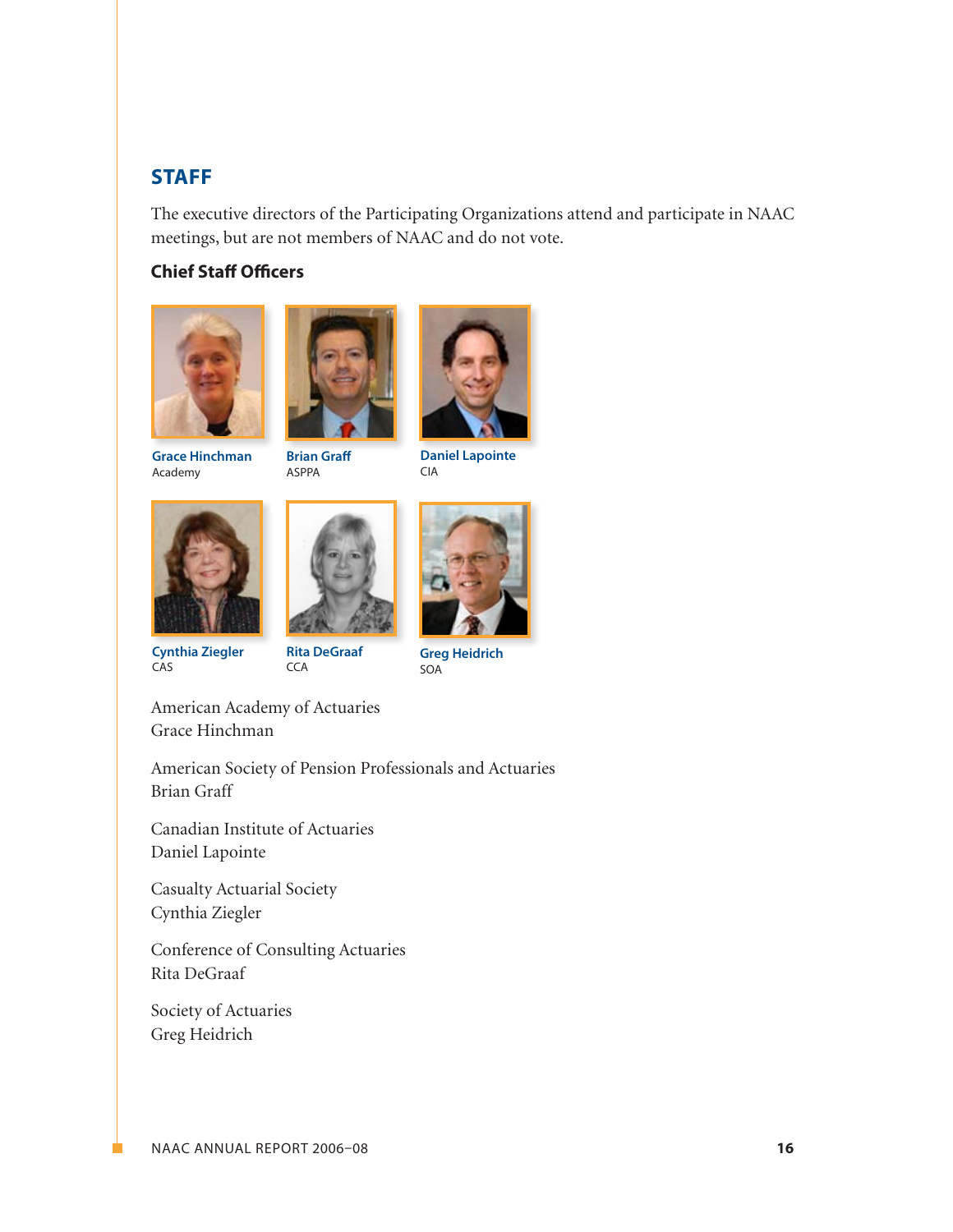# **OTHER STAFF**

- n When appropriate, the Academy agrees to make its legal counsel available to NAAC; and to coordinate, upon request, with counsel for the CIA and the Mexican organizations. The Academy's general counsel is Mary Downs; the Academy's assistant general counsel is Sheila Kalkunte.
- n Academy Senior Policy Analyst Claire Mickelson provides staff support for NAAC and for the Council of U.S. Presidents (CUSP). She can be reached at 202.223.8196 or at mickelson@actuary.org.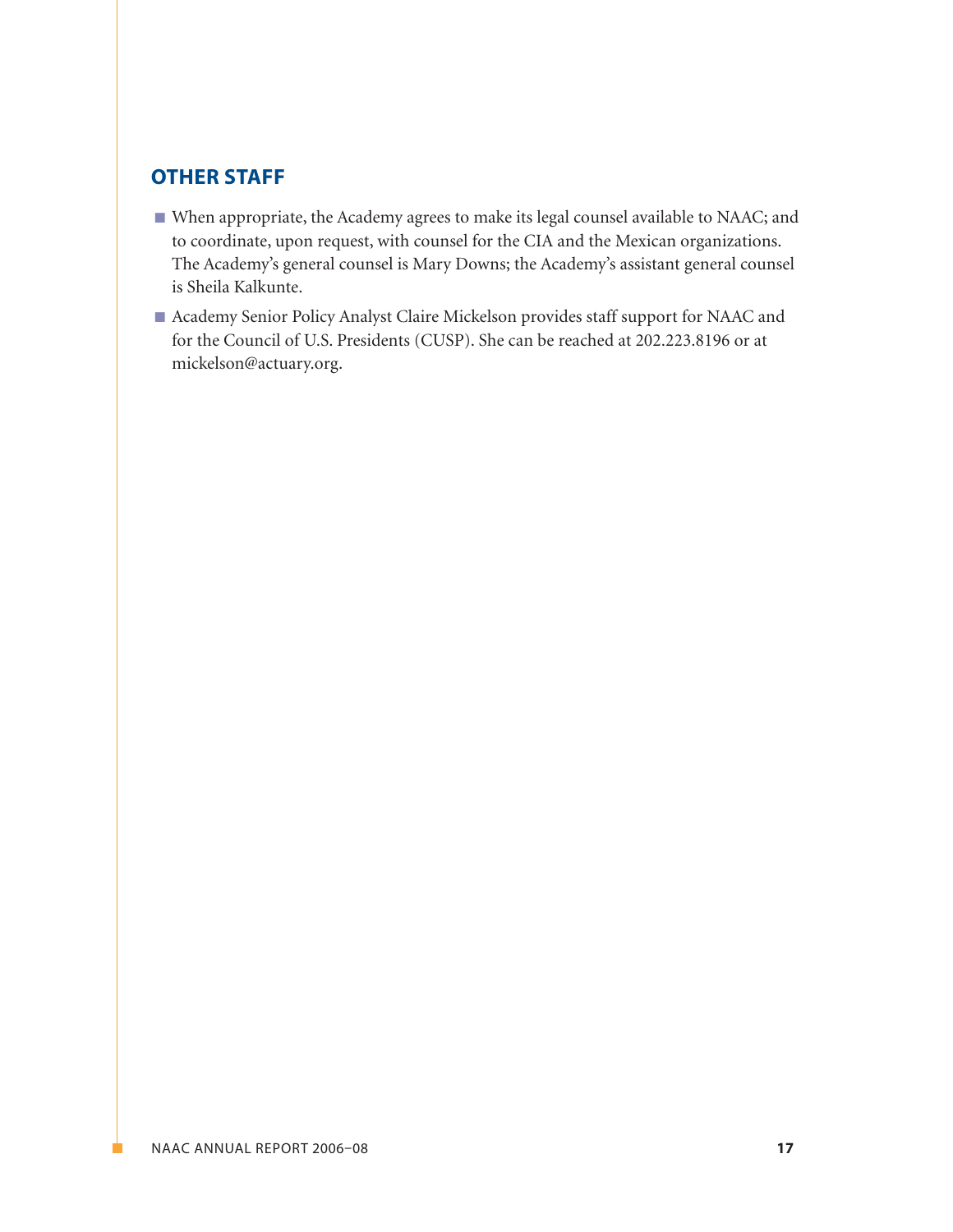

# **Participating NAAC Organizations**

NAAC brings together the five national actuarial organizations in the United States, the three in Mexico, and the Canadian Institute of Actuaries. The missions of the nine Participating Organizations may be summarized as follows:

# **American Academy of Actuaries (Academy)**

The Academy serves the public on behalf of the U.S. actuarial profession. To accomplish this, the Academy provides objective actuarial information, analysis, and education for the formation of sound public policy; identifies and addresses issues on behalf of the public in matters where actuarial science provides a unique understanding; increases the public's understanding and recognition of the value of the actuarial profession; facilitates and coordinates issues of common interest among the U.S.-based actuarial associations; provides for the establishment, maintenance, and enforcement of high professional standards of actuarial qualification, practice, and conduct; and coordinates the representation of the U.S. profession globally. The vision of the Academy is for actuaries to be recognized as preeminent experts in risk and financial security.

# **American Society of Pension Professionals and Actuaries (ASPPA)**

ASPPA's major goal is to educate all retirement plan professionals and to preserve and enhance the employer-based retirement system as an essential part of a national retirement income policy in the United States.

## **Canadian Institute of Actuaries (CIA)**

The Canadian Institute of Actuaries is the national organization of the actuarial profession in Canada. The Institute is dedicated to serving the public through the provision by the profession of actuarial services and advice of the highest quality. To this end, the Institute promotes the advancement of actuarial science and sponsors programs for the education and qualification of members and prospective members. It maintains programs to ensure that actuarial services provided by its members meet accepted professional standards. The Institute also provides services to actuaries in Canada to assist them in the discharge of their professional responsibilities. The vision of the CIA is for actuaries to be recognized as the leading professionals in the financial modeling and management of risk and contingent events.

# **Casualty Actuarial Society (CAS)**

The purposes of the Casualty Actuarial Society are to advance the body of knowledge of actuarial science applied to property, casualty, and similar business and financial risks, to establish and maintain standards of qualification for membership, to promote and maintain high standards of conduct and competence for the members, and to increase the awareness of actuarial science. The vision of the CAS is to be the pre-eminent resource for